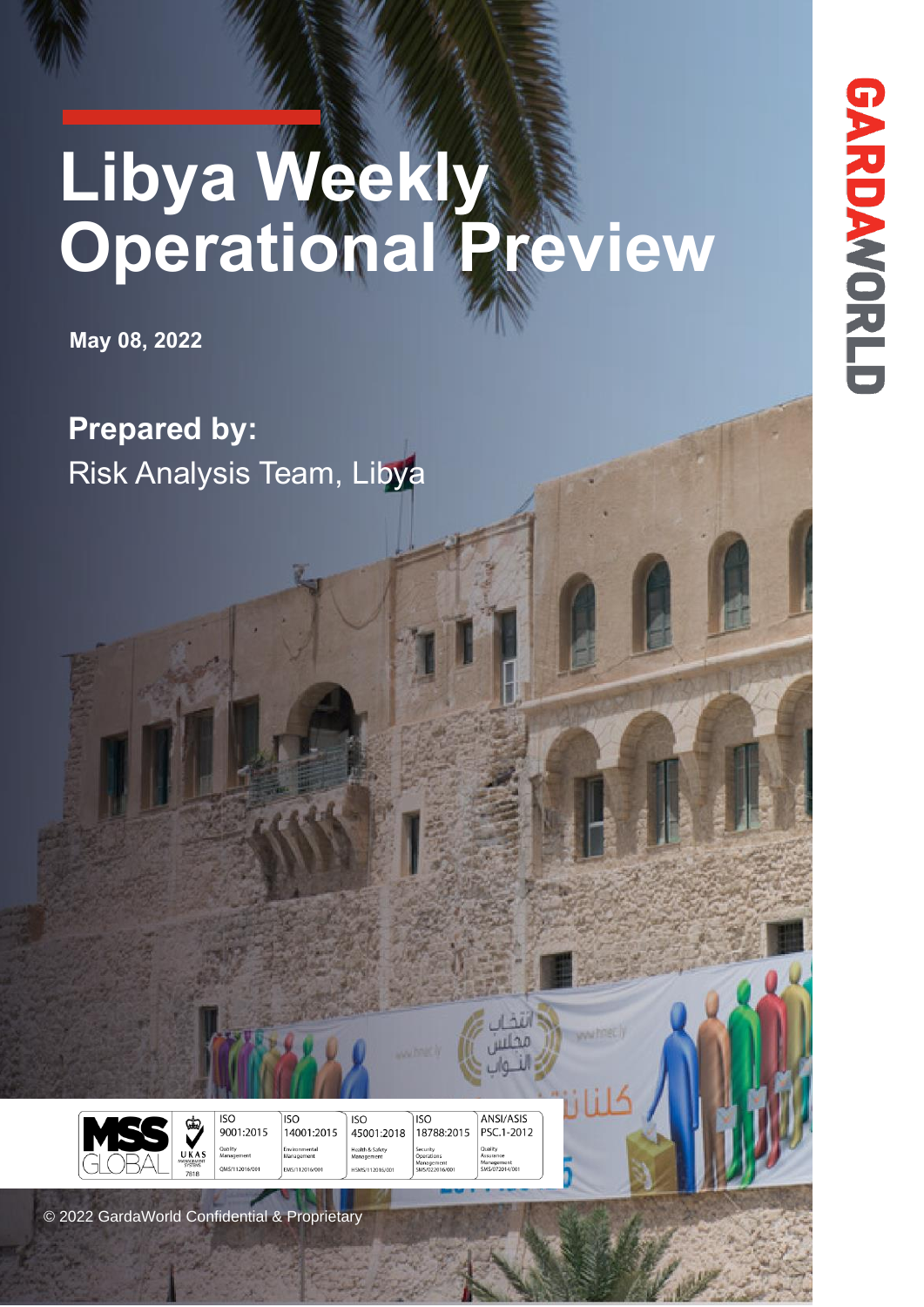## **Table of Contents**

| a ta an abatilme d'unaban af the OandeMould Moedillo Libra. Valencia aonait Ta anbeadha ta |  |
|--------------------------------------------------------------------------------------------|--|

This is an abridged version of the GardaWorld Weekly Libya .Xplored report. To subscribe to our full report or to request a quote for security services in Libya please contact Nicholas **Bennett, Regional Director, Libya** 

**GARDAVORLD**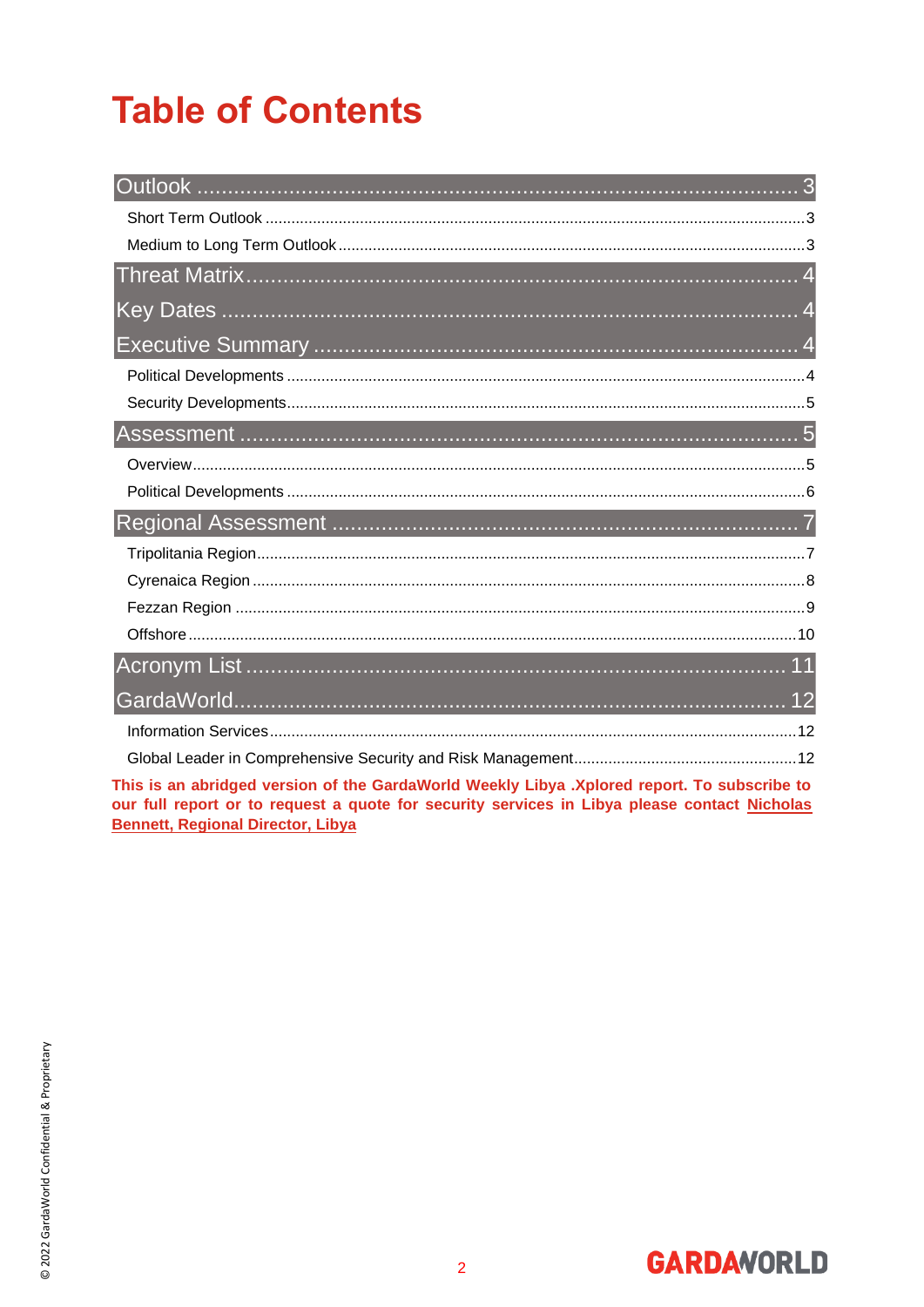### <span id="page-2-0"></span>**Outlook**

#### <span id="page-2-1"></span>Short Term Outlook

- The power contest continues and may become more elongated, prompting the east to start showing their frustration. The Government of National Stability (GNS) is continuing to focus on expanding its international and domestic support base and while indications suggest this is having some success, it has not yet manifested on the ground. The Government of National Unity (GNU) meanwhile continues to ensconce itself in Tripoli and risks polarizing the situation by moving closer to hardliners in Tripolitania.
- Recent events within the O&G sphere have shown that this key economic sector is likely to be increasingly utilized in order to gain leverage against the GNU. The calling of a Force Majeure on sites throughout the south and east, could potentially cut off funding for the GNU with the aim of undermining its financially dependent populist policies, thereby resulting in its removal and replacement by the GNS. Although this is claimed under the name of local groups, such activity would not be possible without the explicit support of the LNA within areas under its control.
- The current political instability has further empowered armed groups in Tripolitania with many securing additional revenue and positions in return for their support. This is in turn driving local competition between the groups. With the GNU relying more on armed groups for its survival, it is becoming less able to exert any level of control over them. These combining issues are helping to destabilise the security situation in the capital and surrounding areas.

#### <span id="page-2-2"></span>Medium to Long Term Outlook

- Libya has once again entered a likely extended period of political uncertainty with the establishment of a second government. At present, neither appears to have the overwhelming advantage and both suffer from significant legitimacy issues. It remains unclear who will prevail at this point, or whether the country will settle back into a two-government system. Either way, the situation will lead to increased tensions and invites armed conflict as a way for either side to force their position on the other.
- The International Community has largely remained neutral so far. There remains the potential for some meaningful shifts with respect to Libya over 2022 as various states react to the evolving situation inside the country and in Europe as well as navigating rapprochements in the Middle East and Europe between previously hostile nations. UNSMIL's ability to mediate has reduced following the collapse of the LPDF process which has given way to a fractured environment where any rules or norms are significantly challenged or ignored entirely as domestic various actors pursue their own agendas.
- Terrorist groups remain active but contained in Libya. Islamic State (IS) will continue to present a threat to security forces, primarily in the south and may remain capable of mounting sporadic attacks along the coastline in the future. The group continues to suffer from years of attrition and is more likely focused on providing support for more active IS theatres in sub-Sahara Africa. Al- Qaeda aligned groups remain active in the country with some enjoying notable legitimacy in Tripoli.

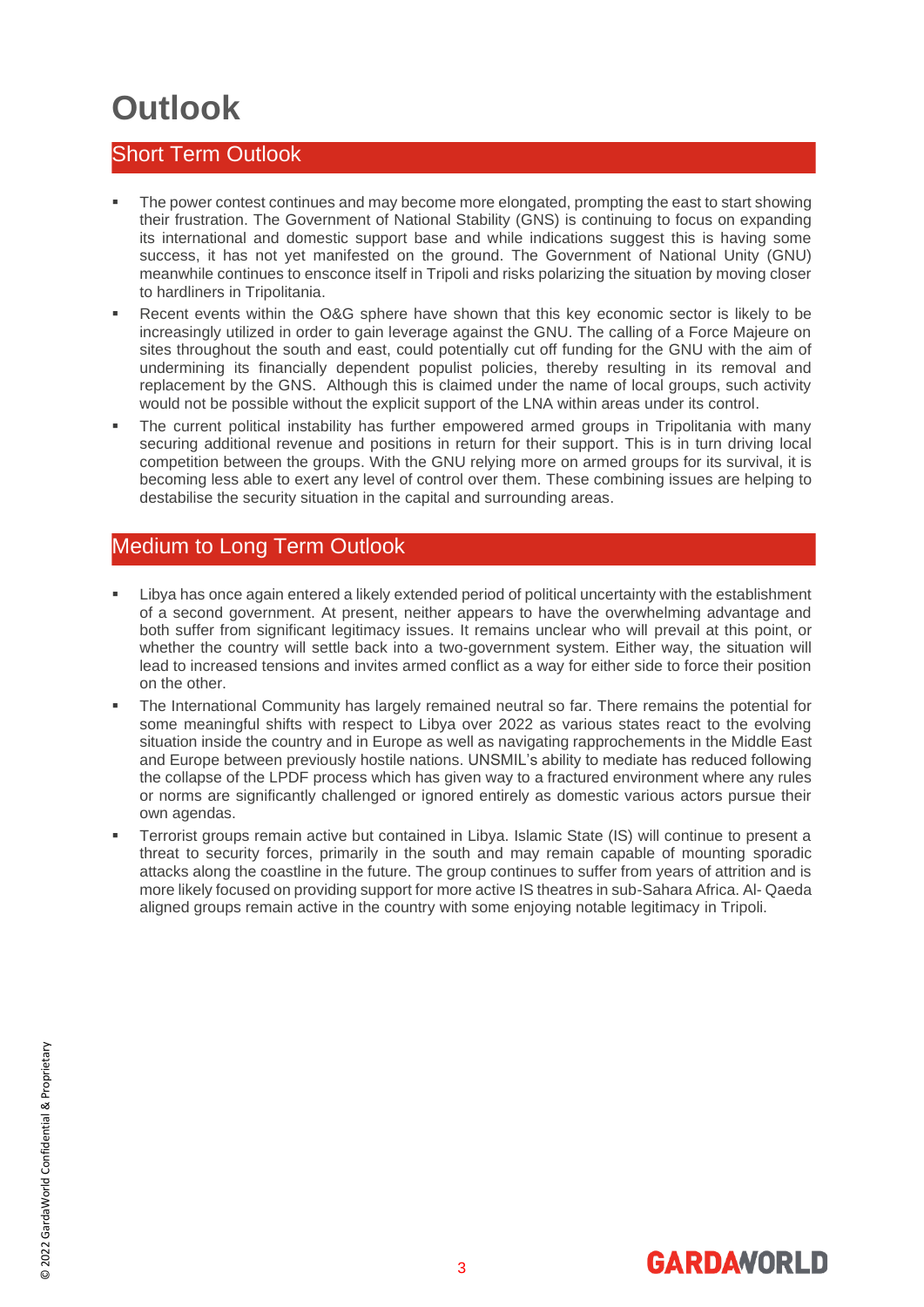### <span id="page-3-0"></span>**Threat Matrix**

| Region              | Political           |          | <b>Terrorism</b> | Crime<br>Militancy   |             | Kidnap      |             |             |          |  |
|---------------------|---------------------|----------|------------------|----------------------|-------------|-------------|-------------|-------------|----------|--|
| Tripolitania        | High-Extreme        | Moderate |                  | <b>High-Extreme</b>  |             | <b>High</b> |             | <b>High</b> |          |  |
| Tripoli             | <b>High-Extreme</b> | Moderate |                  | <b>High-Extreme</b>  |             | High        |             | High        |          |  |
| Cyrenaica           | High                | Moderate |                  | Moderate<br>Moderate |             | Moderate    |             |             |          |  |
| Benghazi            | High                |          | Moderate         |                      | Moderate    |             | Moderate    |             | Moderate |  |
| Fezzan              | High                |          | <b>High</b>      |                      | <b>High</b> |             | <b>High</b> |             | High     |  |
| Sabha               | <b>High</b>         | Moderate |                  |                      | <b>High</b> | <b>High</b> |             | <b>High</b> |          |  |
| <b>Threat Scale</b> |                     | Minimal  | Low              |                      | Moderate    |             | High        |             | Extreme  |  |

### <span id="page-3-1"></span>**Key Dates**

| <b>Date</b>        | Occasion                | Comment               |
|--------------------|-------------------------|-----------------------|
| July 08, 2022      | <b>Arafat Day</b>       | <b>Public Holiday</b> |
| July 09 - 11, 2022 | Eid al-Adha             | <b>Public Holiday</b> |
| July 30, 2022      | <b>Islamic New Year</b> | <b>Public Holiday</b> |
| September 16, 2022 | Martyr's Day            | <b>Public Holiday</b> |

### <span id="page-3-2"></span>**Executive Summary**

### <span id="page-3-3"></span>Political Developments

- In a speech, marking the occasion of Eid al-Fitr, PM (GNS) Bashagha, announced the launch of his new initiative called 'national dialogue.' Bashagha outlined that he envisages the initiative as bringing together all parties to reach a national consensus that consolidates the government with broad participation. Bashagha also reiterated once again that the GNS is representative of all Libyans and continues to reject violence for any reason. **COMMENT**: The speech was in line with the current narrative from the GNS of the rejection of
- In an open letter to the British newspaper, The Times, PM (GNS) Bashagha asked for British help in expelling Wagner Group, at proclaimed 'that Libya, too, is a frontline in this fight with Russia.' The letter was later branded as fake by Bashagha, however, the Times then reconfirmed that the letter had been confirmed through his (Bashagha's) office prior to publication.
- The spokesman for the Secretary-General of the United Nations, Stephane Dujarric, confirmed that the finding of a Special Representative for Libya remains a very high priority for the UN.
- The spokesman of the HoR, Abdullah Bleihig, has announced a sitting of the HoR on May 09 in Tobruk. During the session, the GNS budget will be presented for discussion and a subsequent vote taken.
- Following speculation, PM (GNS) Bashagha announced that the GNS would be establishing itself in Sirte as it was not possible to enter Tripoli peacefully. Bashagha described Sirte as a suitable location as it was 'relatively neutral and is hostility free.'

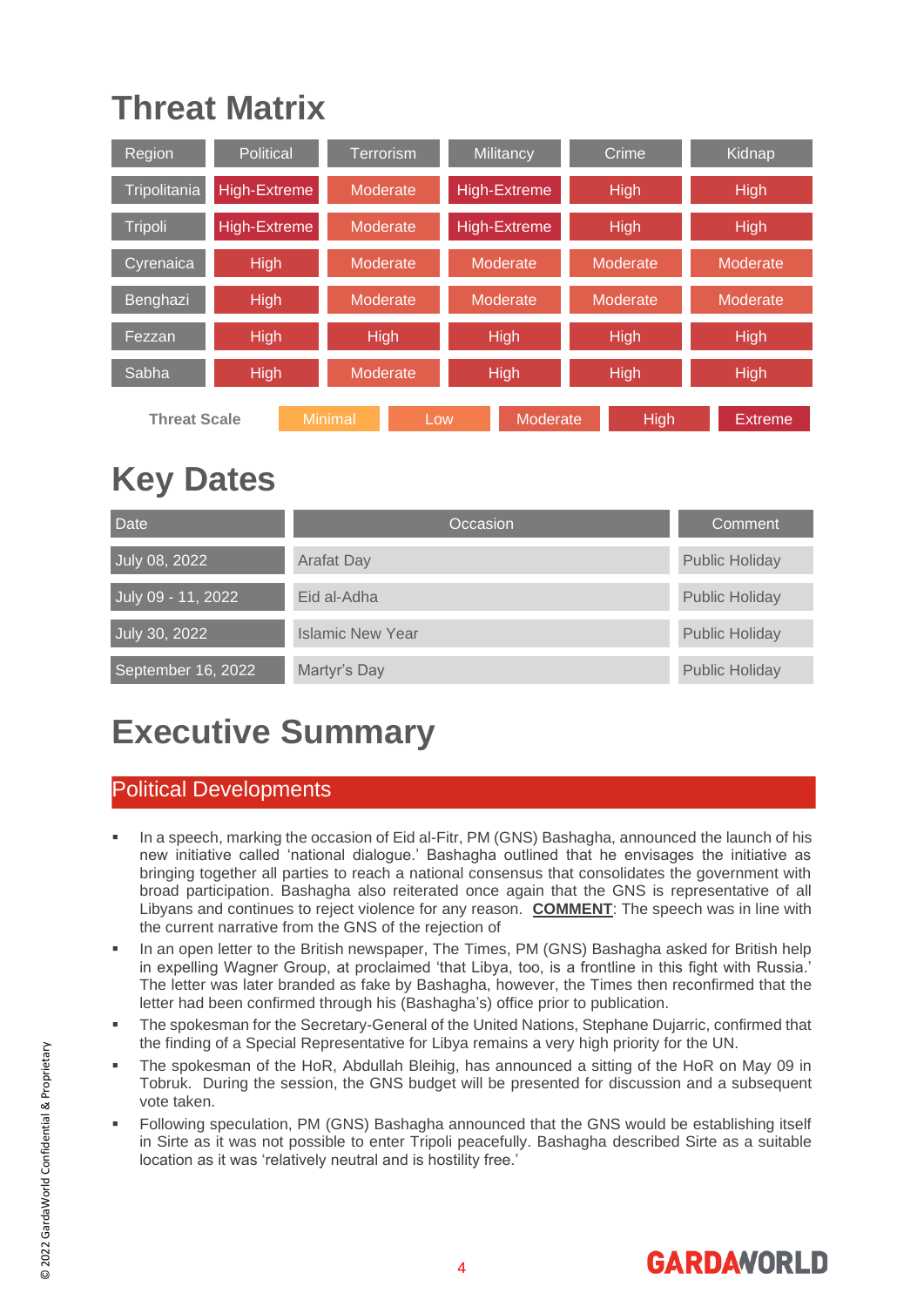#### <span id="page-4-0"></span>Security Developments

- On May 02 a prison break was reported at Mellitah prison, located midway between Sabratah and Zuwara. The escape followed an outbreak of unrest at the facility when one guard was killed. Reports initially varied on the number of escapees but were later confirmed as 151. To date, it is believed that 72 have been recaptured, primarily in the Zawiyah and Sabratah areas. Despite initial reporting indicating the escape of IS prisoners, this was later dispelled as sensationalist media reporting and social media hype with those that escaped having been held on criminal, civil and illegal immigration charges.
- **■** Unconfirmed sources report clashes between the LNA's 110<sup>th</sup> Battalion and suspected IS in the Maradah area. As a result of the clashes, 110<sup>th</sup> Battalion reportedly increased its presence in the Sirte Oil Basin area.
- A recent report from Amnesty International has highlighted the role of the SSA, and specifically Abdel Ghani al-Kikli (Gheinwa) and Lofti al-Harari, in 'unlawful killings, arbitrary detentions, interception and subsequent arbitrary detention of migrants and refugees, torture, forced labour, and other shocking human rights violations and crimes under international law.' The report heavily criticizes the legitmising of armed group leaders by their inclusion on the state payroll, resulting in their empowerment and entrenched immunity. The SSA later released a statement refuting the findings of the report and threatening legal action against Amnesty International.
- Clashes were reported overnight on 04/05 Apr in the Zawiyah area. The clashes were between SSA (Hassan Abuzriba) and 1<sup>st</sup> Support Division (al Far). Unconfirmed reporting also indicates that personnel under Mohamed al-Kashlaf (Al Qasab) were involved in the fighting on the side of the SSA. The clash resulted in the burning of two vehicles belonging to Al-Far in the area of Omar al-Mukhtar roundabout, with damage to the electricity infrastructure.

### <span id="page-4-1"></span>**Assessment**

#### <span id="page-4-2"></span>**Overview**

This week has seen a partial and temporary easing of the oil blockade, with Repsol reporting the resumption of limited production on Sharara oilfield (70,000 bpd of a 300,000 bpd capacity). Zueitina port also saw the loading of at least two tankers, however, this was following a request from the NOC which called on limited export to be undertaken to prevent the structural failure of oil storage tanks and an environmental disaster. The port was declared as closed following the departure of the two tankers. Despite these seemingly positive developments, the deadlock is set to continue as the primary demand of the 'social groups' that present the public face of the blockade, is the installment of the GNS in Tripoli. Given that this is not likely to occur in the short to medium term the oil blockade is set to continue unless some form of negotiated settlement can be reached that would appease the LNA, who are clearly the true instigators.

Political activity was limited during the week and generally consisted of speeches from PM(GNU) Dbeibah and PM(GNS) Bashagha marking the occasion of Eid. The speeches were mainly a restating of current positions, with Dbeibah continuing his narrative of elections in June, and Bashagha calling for the GNU to stand aside and promoting the GNS as a government of all Libyan people. Expectation has increased of some type of political development upon the conclusion of the Eid holidays. Statements from Bashagha initially indicated a change of position with regard to the physical location of the GNS. To date Bashagha has resisted the temptation to establish the GNS in a location outside Tripoli, preferring to portray the GNS as a government in waiting, denied its rightful position by the intransigence of the GNU. However, this policy had a shelf life, and following two months in locational limbo, Bashagha announced that the GNS would establish itself in Sirte which has the benefit of a geographically central location and remains under the protection of the LNA.

Clashes resumed in the northwestern coastal region, with fighting between 1<sup>st</sup> Support Division and elements of the SSA under Hassan Abuzriba. Unconfirmed reporting also indicates that personnel under Mohamed al-Kashlaf (Al Qasab) were involved in the fighting on the side of the SSA. The clash

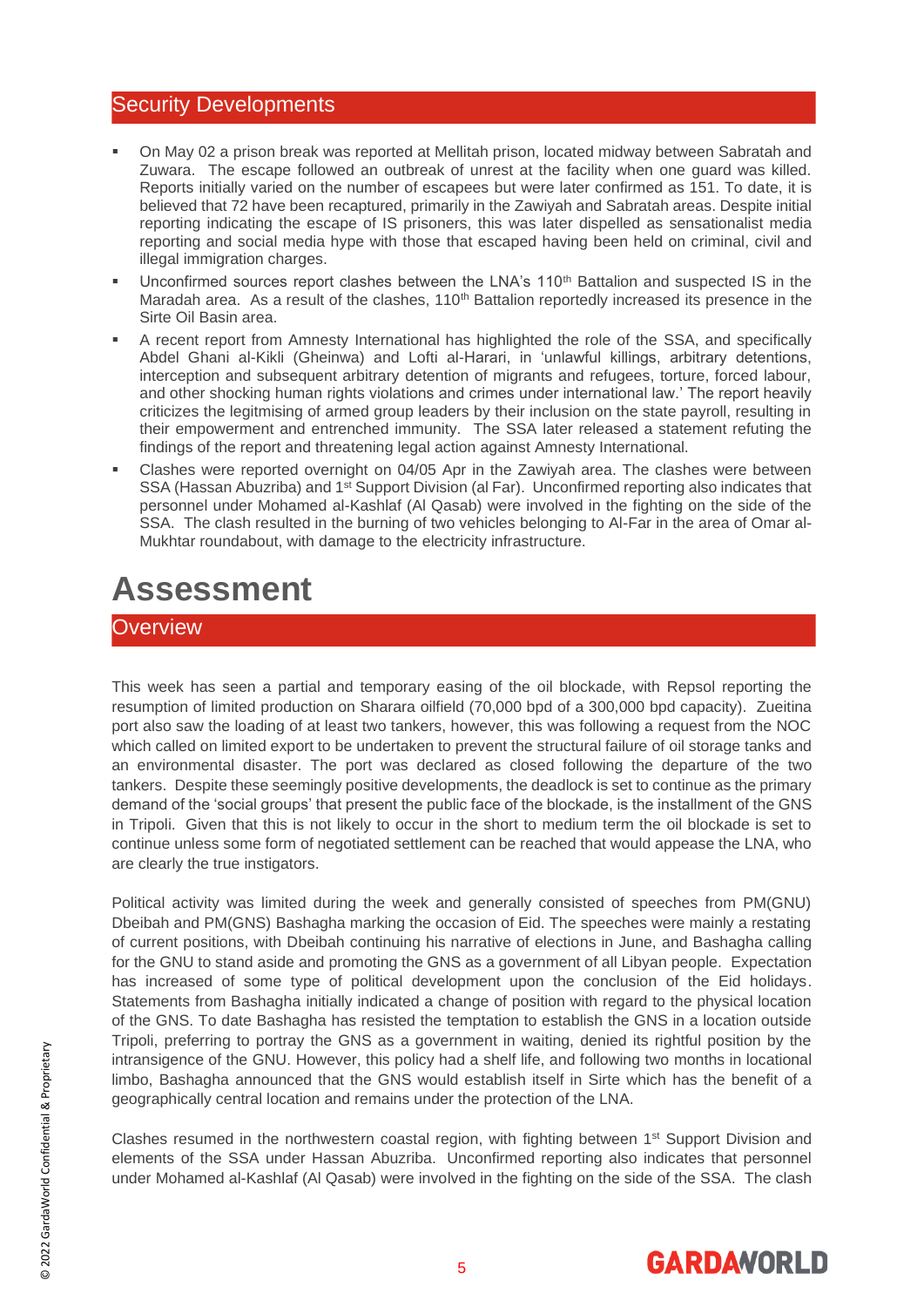resulted in the burning of two vehicles belonging to Al-Far in the area of Omar al-Mukhtar roundabout, with damage to the electricity infrastructure.

#### <span id="page-5-0"></span>Political Developments

#### **Bashagha Appeals for British Help to Remove Foreign Fighters**

In an open letter to the British newspaper, The Times, PM (GNS) Bashagha asked for British help at expelling Wagner Group, at proclaimed 'that Libya, too, is a frontline in this fight with Russia.' On several occasions Bashagha compared current and past events over the last decade to ongoing events in Ukraine, likening the presence of Wagner group, and the destruction they have caused to a foreign incursion. He reiterated that upon taking the position of PM (GNS) he had pledged to rid the country of all foreign mercenaries and looked to the UK as a key partner in this venture. He added that this should be a strategic partnership, based on 'business, security and shared intelligence.' Bashagha also played on the potential of Libya to be an alternative supplier of oil and gas to the European market vowing that 'we will help to ween the world off Russian oil.' He ended the letter by claiming that 'my government (GNS) is ready to work with you – it is your only viable partner.'

The situation then took a turn of the bizarre, with Bashagha claiming that he did not write the article and labelled the report as 'fake news.' **COMMENT**: The comment from Bashagha denying involvement in the letter was released on Twitter, with the Bashagha labelling the report with the now routine 'fake news.' The details of the matter are not, and are unlikely to be clarified, however, the likelihood of the Times publishing a letter from Bashagha, or the office of Bashagha, without verifying its authenticity seems remote. The vilification of Russian actions in Ukraine by Bashagha in the piece may have prompted a backlash from the LNA elite, due to their closeness to the Russian government, and the relationship between Haftar and Putin, although this has at times been tested. While speculative, it is considered unlikely that Bashagha did not at least have knowledge of the piece prior to its publication. Therefore, he may have simply miscalculated the response that the letter was likely to generate from the LNA and has adopted the 'fake news' default defence. **COMMENT ENDS.**

Finally, this issue was then once again addressed by the Times, who stated that they had confirmed the veracity of the letter with the office of Bashagha before its publication, with no response being forthcoming from Bashagha.

#### **Bashagha Speech in Sirte**

At an event in Sirte on May 04, PM(GNS) Bashagha gave a speech to mark the special Eid al-Fitr greeting. Bashagha reiterated that the GNS was the government of 'all Libyans' and that it aimed to improve services, lift the injustice and reunite Libyans from the three regions.

#### **GNS Presents its Proposed Budget to the HCS**

The GNS has referred its budget bill to the HCS for their study before its presentation to the HoR on May 09. Despite pledges to keep the budget 'small' the total is similar to that of the initial GNU budget (111 billion LYD, later amended to 81 billion LYD) with a total proposal of 94 billion LYD. The amount has once again brought criticism, given that the GNS is a transitional government. Of the 94 billion, approximately 41 billion LYD is for state salaries and would include the unified salary scale bringing the average ninth-grade government employee to a monthly salary of 1,159 LYD. Notably, the budget also included a pledge 'to support young people socially by providing marriage and housing grants.' The grants, implemented by Dbeibah had been labelled as populist and unaffordable by the HoR, however, the GNS will have realised to now withdraw the grants would be extremely unpopular with the under 30's age demographic.

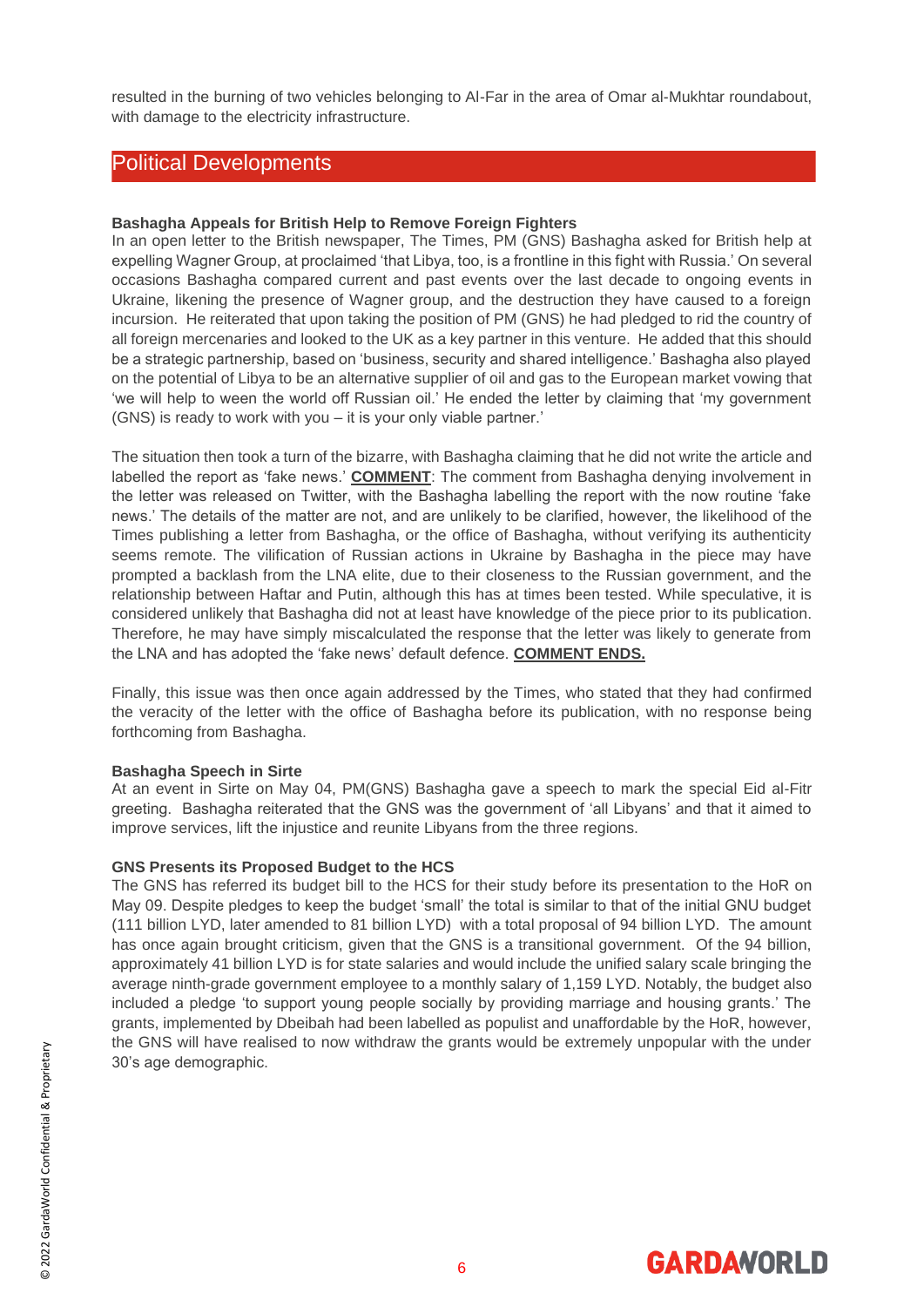### <span id="page-6-0"></span>**Regional Assessment**

#### <span id="page-6-1"></span>Tripolitania Region

#### **Significant Incidents**

#### **Tripoli Province**

- Security Operation May 01 23:00, Tripoli Province, Tripoli: The GACS were reported as conducting static security operations throughout the greater Tripoli area.
- Other May 02, Tripoli Province, Edraiby: The evacuation of the al-Falah camp housing Tawergha was reported. The evacuation was conducted due to threats against the occupants of the camp with a threat of an armed attack against the location if it had not been vacated by the second day of Eid.
- Troop Movements May 02 10:00, Tripoli Province, Tripoli Port: Multiple sources report the delivery and subsequent movement of a large number of armoured vehicles by RADA. The vehicles had been intercepted in early March by LNA naval forces but were reportedly released under an agreement between Abdel Raouf Kara and Saddam Haftar.
- Murder/ Execution May 03, Tripoli Province, Ghut al-Shaal: A body of a member of the GSS was recovered from his burnt-out patrol vehicle.
- SAF May 03 06:55, Tripoli Province, Janzour: SAF was reported at the Dawadi intersection.
- CP/ Roadblock May 03 19:00, Tripoli Province, Ghut al-Shaal: The GSS reportedly blocked routes at the Ghiran Traffic Island Bridge in a possible response to the earlier killing of a GSS member.
- Security Operation May 04 1072464:00, Tripoli Province, Kremiya: The GACS Tripoli Branch was reported as conducting mobile and static security operations.
- Kidnap May 06, Tripoli Province, CP 17: Unconfirmed sources report the abduction of a local Janzour Knights commander named as Tariq Baza close to Bridge 17.
- Murder/ Execution May 06 12:00, Tripoli Province, Ain Zara: The body of a police officer was located in the Ain Zara bridge area.

#### **Az Zawiyah Province**

- Arrest May 01, Az Zawiyah Province, Sabratah: Sabratah Security Directorate arrested an individual accused of facilitating the movements of 20 Egyptian nationals.
- **EXECT:** Arrest May 01, Az Zawiyah Province, Surman: The Security Directorate Support Force (Western Branch) reported the arrest of 86 migrants who were preparing to depart Libya by sea.
- SAF May 01 20:00, Az Zawiyah Province, Sabratah: Suspected IS reportedly fired at two individuals at the Andalusia intersection in Sabratah.
- Arrest May 03 15:30, Az Zawiyah Province, Sabratah: Nine escapees from the Mellitah Prison break were recaptured in the Sabratah area.
- **EXP** Arrest May 04, Az Zawiyah Province, Sabratah: Sabratah Security Directorate intercepted a migrant smuggling operation and arrested a number of migrants. One boat, five vehicles, fuel and a generator were also seized.
- Armed Clash May 05 02:30, Az Zawiyah Province, Zawiyah: An armed clash was reported between 1st Support Division (al Far) and SSA western branch. The clashes did see negotiations involving local elders and resulted in the destruction of electricity related infrastructure.
- Murder/ Execution May 06 18:00, Az Zawiyah Province, Zawiyah: A body was recovered in the Bir Ezz el Din area.

#### **Misrata Province**

CP/ Roadblock - May 03 09:50, Misrata Province, Misrata: Unconfirmed reporting indicated that an armed actor closed the Abutra traffic island, south-westwards towards the Qazaz area, with SAF also reported. Reportedly this caused the Joint Operations Force to withdraw from the area.

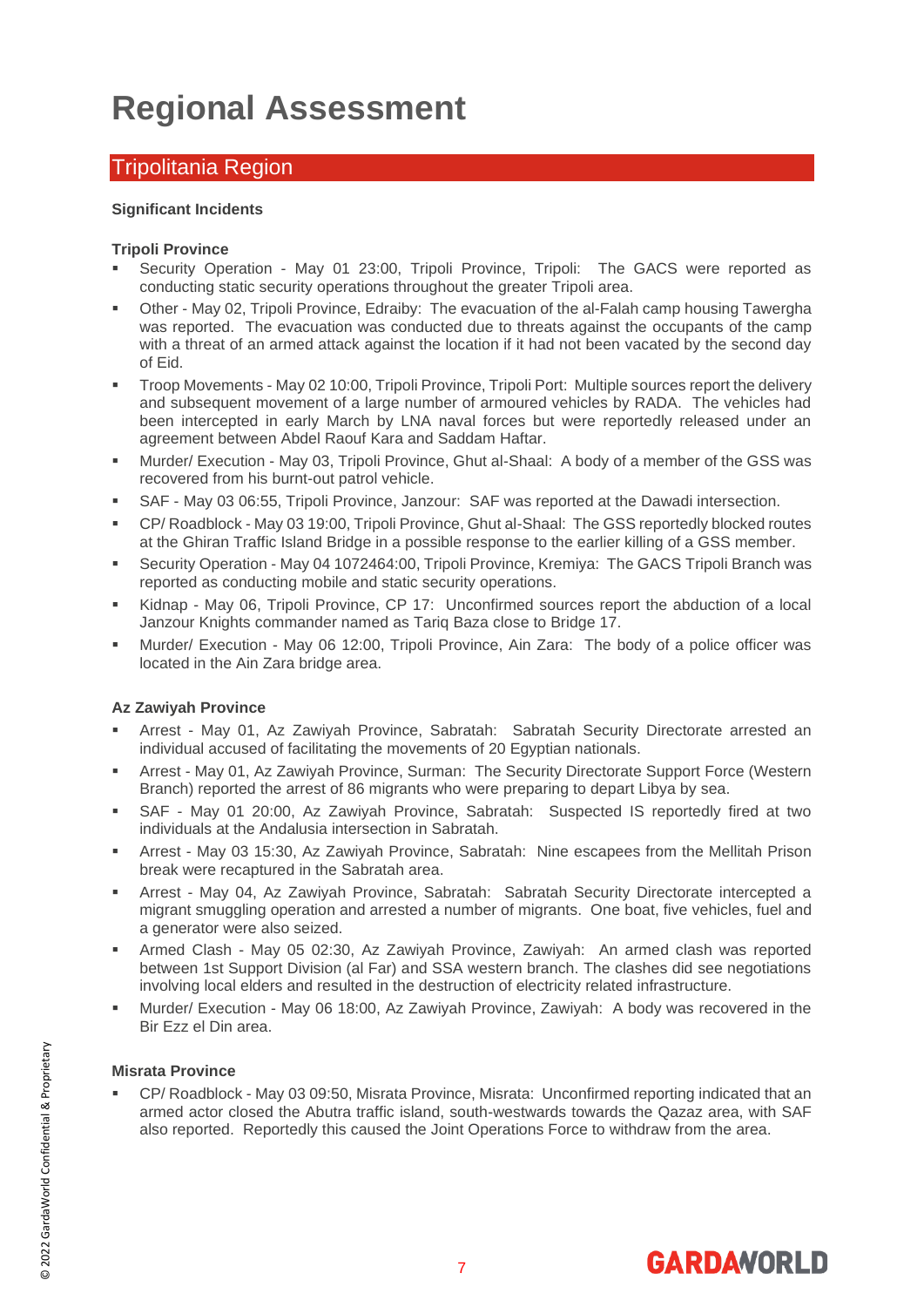#### **Sirte Province**

Arrest - May 04 12:30, Sirte Province, Sirte: Masked security forces allegedly arrested/detained several members of the Qadhadfa tribe following protests in Sirte. The arrests were reportedly conducted with the approval of the local security directorate.

Demonstration - May 05, Sirte Province, As Sidra: Workers at As Sidra port conducted a demonstration calling for the dismissal of the port director, Mahmoud al-Shawsh, accusing him of abusing employees and exceeding his authority.

#### **Nuqat al-Khams Province**

- Security Operation May 02, Nugat Al-Khams Province, Ras Ajdir: The GACS Ras Ajdir office was reported as conducting static security operations and conducting several arrests.
- Arrest May 02, Nuqat Al-Khams Province, Zuwara: The Western Desert Security Directorate reported 15 arrests of escapees from Mellitah Prison. Operations to locate and arrest the remainder remain ongoing.
- Prisoner Escape May 02 10:25, Nugat Al-Khams Province, Tawela: A prison break was reported following a riot in Mellitah prison with reports that one guard was killed and an armoured vehicle stolen.
- Armed Clash May 05 01:30, Nugat Al-Khams Province, Shabika: Armed clashes were reported in the Shabika area west of Ajaylat.

#### <span id="page-7-0"></span>Cyrenaica Region

#### **Significant Incidents**

#### **Benghazi Province**

- Murder/ Execution May 01 20:00, Al-Marj Province, Marj: The body of a local national was recovered from the shoreline. The individual was one of two who went missing from al-Marj on Apr 30.
- Other May 02, Al-Wahat Province, Zueitina: The Force Majeure was temporarily lifted on Zueitina port to allow the export of oil currently held in storage and reduce the risk of an environmental incident.
- Armed Clash May 03, Al-Wahat Province, Maradah: A clash between 110th Battalion elements and alleged IS was reported in the Maradah area. Unconfirmed sources report the use of IDF.
- Security Operation May 03, Al-Wahat Province, Maradah: A deployment of 110th Battalion to oil field areas was reported following the earlier clashes with suspected IS elements.
- Arrest May 04 21:30, Benghazi Province, Benghazi: Benghazi CID reportedly arrested the manager of the Benghazi mal on charges of disturbing the public order after he hosted a mixed gender party that was deemed to have contradicted Libyan traditions and the teachings of Islam,

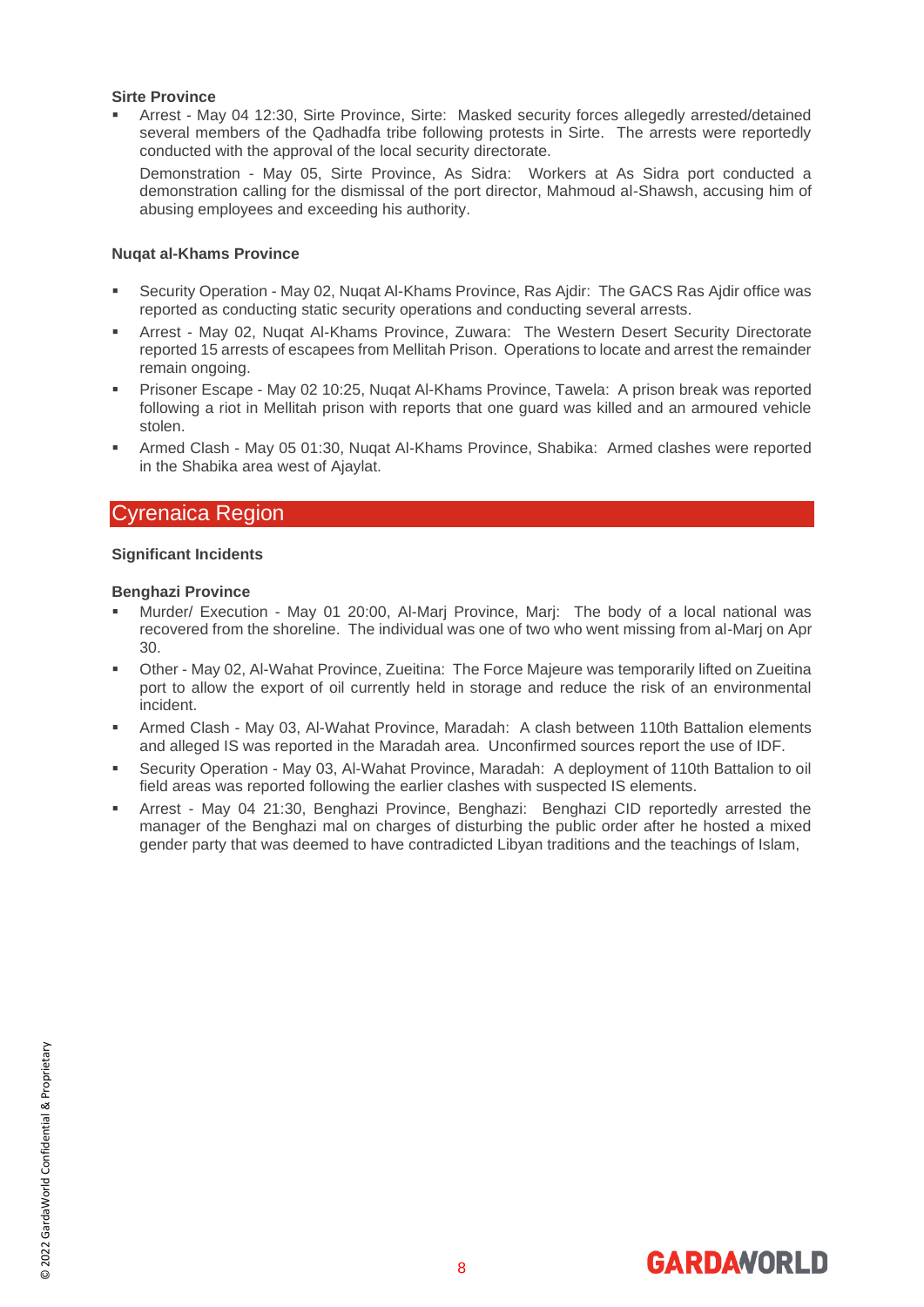#### <span id="page-8-0"></span>**Sabha Province**

- Troop Movements May 01 21:30, Sabha Province, Tamanhint: LNA TBZ were reported as reinforcing their numbers in Tamanhint airbase with approximately 150 armed vehicles. The force is reported to be used in combatting illegal immigration, drug trafficking and counterterrorism.
- Murder/ Execution May 03, Sabha Province, Bardi: A member of the Hassawna tribe was shot and killed in a targeted attack.
- SAF May 04 03:30, Sabha Province, Mansheya: SAF was reported in the area of Ramla Mosque.
- Armed Robbery May 06, Sabha Province, Sabha: An attempted armed robbery was reported against three African nationals. The crime was thwarted when the would-be victims opened fire on their attackers.

#### **Wadi Al-Hayaa Province**

- Security Operation May 01 03:00, Wadi Al-Hayaa Province, Obari: 3 Bn of 128 Bde were reported as conducting static security operations.
- Security Operation May 03, Wadi Al-Hayaa Province, Sharara Oilfield: 218th Battalion of 128 Brigade was reported as conducting operations in the wider Sharara area.

#### **Ghat Province**

Arrest - May 06 05:00, Ghat Province, Libya - Algeria Border: A group of Libyans was arrested in the border area by Algerian forces. The individuals are believed to have been in Algerian territory.

#### **Wadi Al-Shatii Province**

Armed Robbery - May 06, Wadi Al-Shatii Province, Mahruqah: A suspected fatal armed robbery targeted the wife of a senior member of the Internal Security Service.

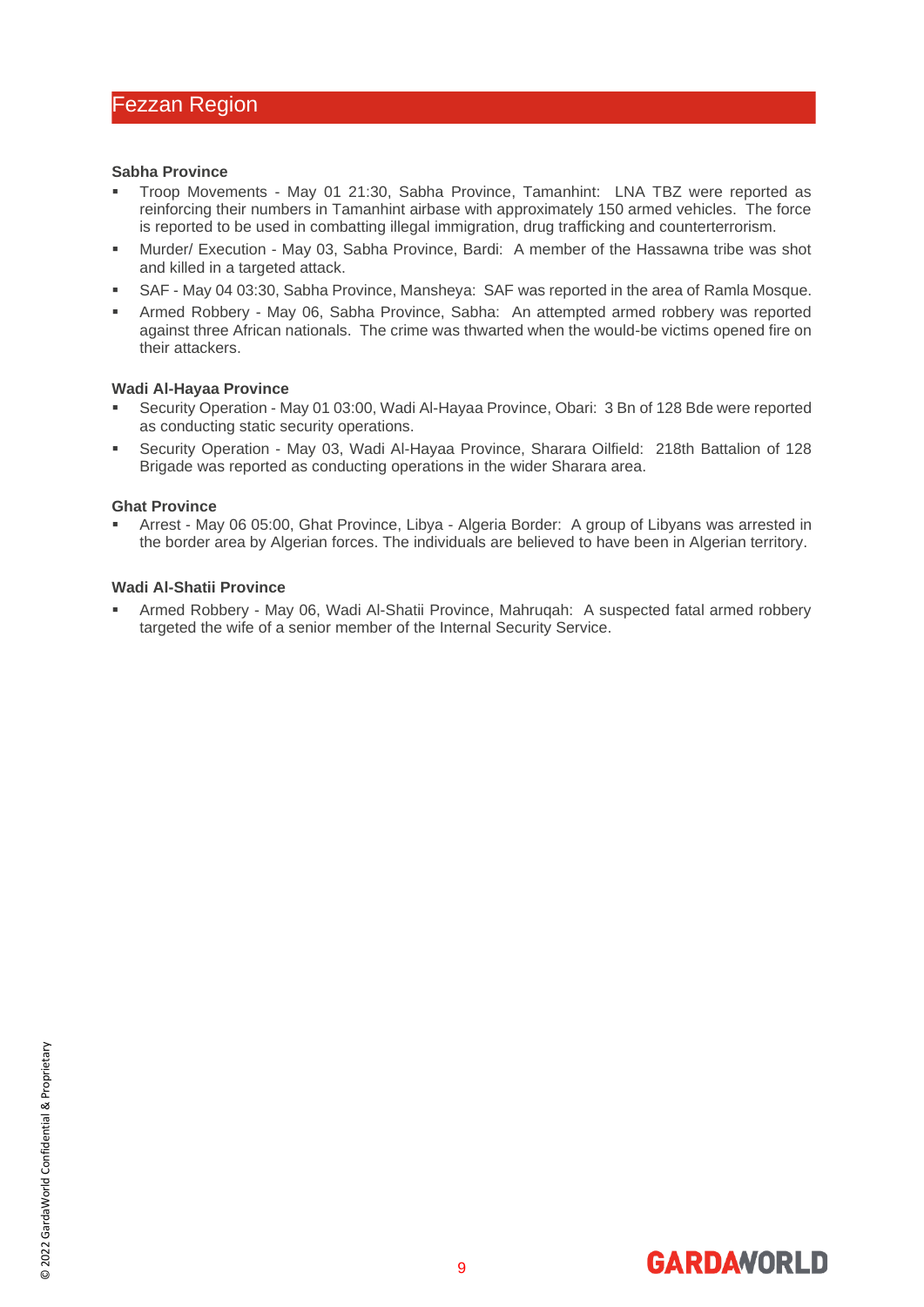#### <span id="page-9-0"></span>**Offshore**

#### **Significant Incidents**

- Rescue May 04, Offshore, Offshore: Twenty Migrants were rescued by the Libyan Coastguard northwest of Zuwara.
- Rescue May 06, Offshore, Offshore: A group of 17 migrants were rescued by Turkish Naval Forces and disembarked at Khoms Naval base.
- Rescue May 07, Offshore, Offshore: The Libyan Coastguard rescued 20 migrants off the shore from Zuwara.



*Disclaimer: The information and opinions expressed in this Report are the views of GardaWorld and constitute a judgment as at the date of the Report and are subject to change without notice. The information and opinions expressed in this Report have been formed in good faith on the basis of the best information and intelligence available at the time of writing, but no representation or warranty, express or implied, is made as to its accuracy, completeness or correctness. GardaWorld accepts no liability arising out of or in connection with the comments made or the information set out in this Report and the reader is advised that any decision taken to act or not to act in reliance on this Report is taken solely at the reader's own risk. In particular, the comments in this Report should not be construed as advice, legal or otherwise.*

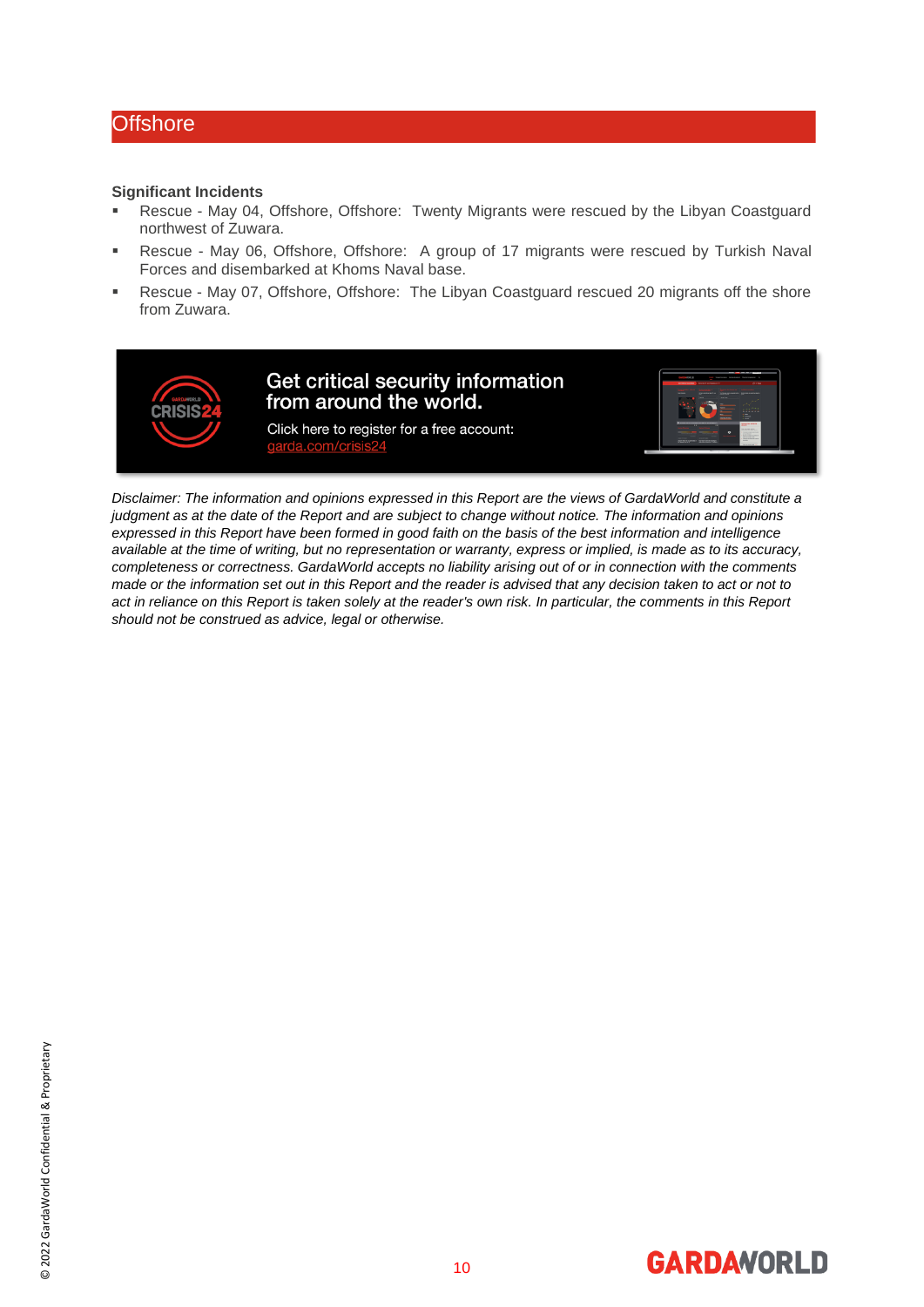### <span id="page-10-0"></span>**Acronym List**

BAM – Al Bunyan Al Marsous (Misratan-led) BDB – Benghazi Defense Brigade / Saraya Defend Benghazi (SDB) (Al Qaeda-aligned – AAS and RSCB associated/umbrella group) CBL – Central Bank of Libya CESF - Constitution and Election Support Force CNI – Critical National Infrastructure DACOCT - Deterrence Apparatus for Combating Organized Crime and Terrorism (SDF) DDR - Disarmament, demobilising and reintegration DF – Direct Fire GASO – General Administration of Security Operations GACS – General Administration of Central Support GECOL – General Electricity Company of Libya GMMR – Great Man-made River GNA – Government of National Accord (2016) GNC – General National Congress (2012) GNS – Government of National Stability GNU – Government of National Unity (2021) GTUC - Greater Tripoli Union Council (Tripoli militias and others, established in June 2020) HNEC – High National Elections Commission HoR – House of Representatives (Tobruk-based) IDF – Indirect Fire (mortars/rockets) IDP - Internally Displaced Persons IED - Improvised Explosive Device IOC - International Oil Company IS - Islamic State JMC – Joint Military Commission LIFG – Libyan Islamic Fighting Group LNA – Libyan National Army LNG – Libyan National Guard LPA – Libyan Political Agreement (2015) LPDF - Libyan Political Dialogue Forum (2020) LROR - Libyan Revolutionary Operations Room MoD - Ministry of Defense MoF - Ministry of Finance MoFA - Ministry of Foreign Affairs MoI - Ministry of Interior MoJ - Ministry of Justice MoO - Ministry of Oil MoT - Ministry of Transportation NFDK - No Further Details Known NGO - Non-Governmental Organisation (aid/charity) NOC – National Oil Company NSG – National Salvation Government (GNC) NSTR - Nothing Significant To Report P3+2 – France, Germany, Italy – UK, US PC – Presidency Council (GNA) PG – Presidential Guard PFG - Petroleum Facilities Guard RPG - Rocket Propelled Grenade RTA - Road Traffic Accident SSA – Stability Support Authority SAF - Small Arms Fire SDB – Saraya Defend Benghazi / BDB (Al Qaeda-aligned – AAS and RSCB associated/umbrella group) SDF – Rada Deterrence Force/ Special Deterrence Force/ Rada Technical - An improvised weapon-mounted pick-up truck TPF – Tripoli Protection Force (TRB, Nawasi 8 Force, Bab Tajoura Brigade and Ghneiwa umbrella group, established in December 2018) UXO - Unexploded Ordnance

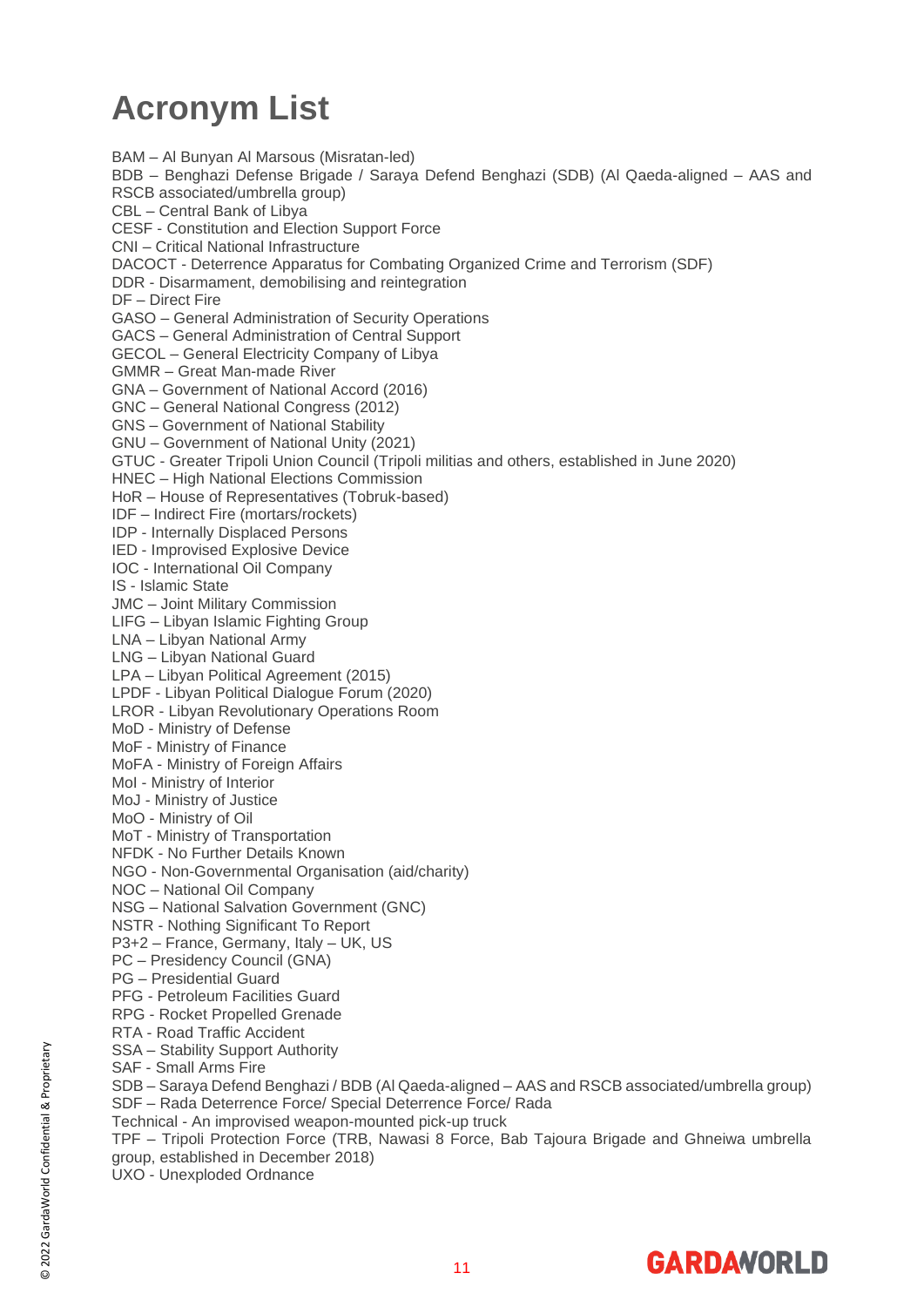### <span id="page-11-0"></span>**GardaWorld**

#### <span id="page-11-1"></span>Information Services

From our management offices and field offices in strategic locations our constant monitoring of the high-risk environments in which we work is conveyed through our range of risk analysis reports. The reports contain detailed updates, delivering current and relevant ground-truth information to assist both our personnel and our clients in their decision-making.

Our wider risk management solutions provide members of the defense, diplomatic, development, oil & gas and infrastructure sectors operating in potentially high-risk and complex environments with a comprehensive range of risk analysis, intelligence, crisis response, and training services. These services are designed to provide clients with the proactive capability to remain aware in potentially hostile environments and identify risks while strengthening their reactive capacity in emergency situations.

Our current regular reporting geographies include: Nigeria, Mali, Libya, Iraq, Afghanistan and Yemen on a daily, weekly, fortnightly, and monthly basis.

Through our constant monitoring and predictive threat analysis our Information Services team help you plan for, manage, and respond to risks.

For more information on our security reports or for information about our special-to-task reports tailored to individual client requirements, please contact us: *gwinfo@garda.com* or contact our regional representative [Libya.RAM@garda.com](mailto:Libya.RAM@garda.com)

For more information on how our services can support your business in Libya contact:

Nicholas Bennett, Regional Director, Libya [Nicholas.Bennett@garda.com](mailto:Nicholas.Bennett@garda.com)

#### <span id="page-11-2"></span>Global Leader in Comprehensive Security and Risk Management

GardaWorld Security Services – Middle East & Africa is the international security division of GardaWorld Security Corporation, the world's largest privately owned security company with over 102,000 global staff.

We support clients in emerging, complex and high-risk markets around the world with static security, security consulting, risk analysis and reporting, crisis management and business continuity, mobile security, close protection, training and kidnap for ransom and extortion response solutions.

We work across multiple business sectors to provide protection and security for clients in the extractives, aerospace and defense, critical infrastructure, government and diplomatic and development sectors to secure employees, assets, and reputation so clients can focus solely on running daily operations and growing their business.

Discover more about the markets we serve and to learn how our international security solutions can help you contact us today: [gwinfo@garda.com](mailto:gwinfo@garda.com)